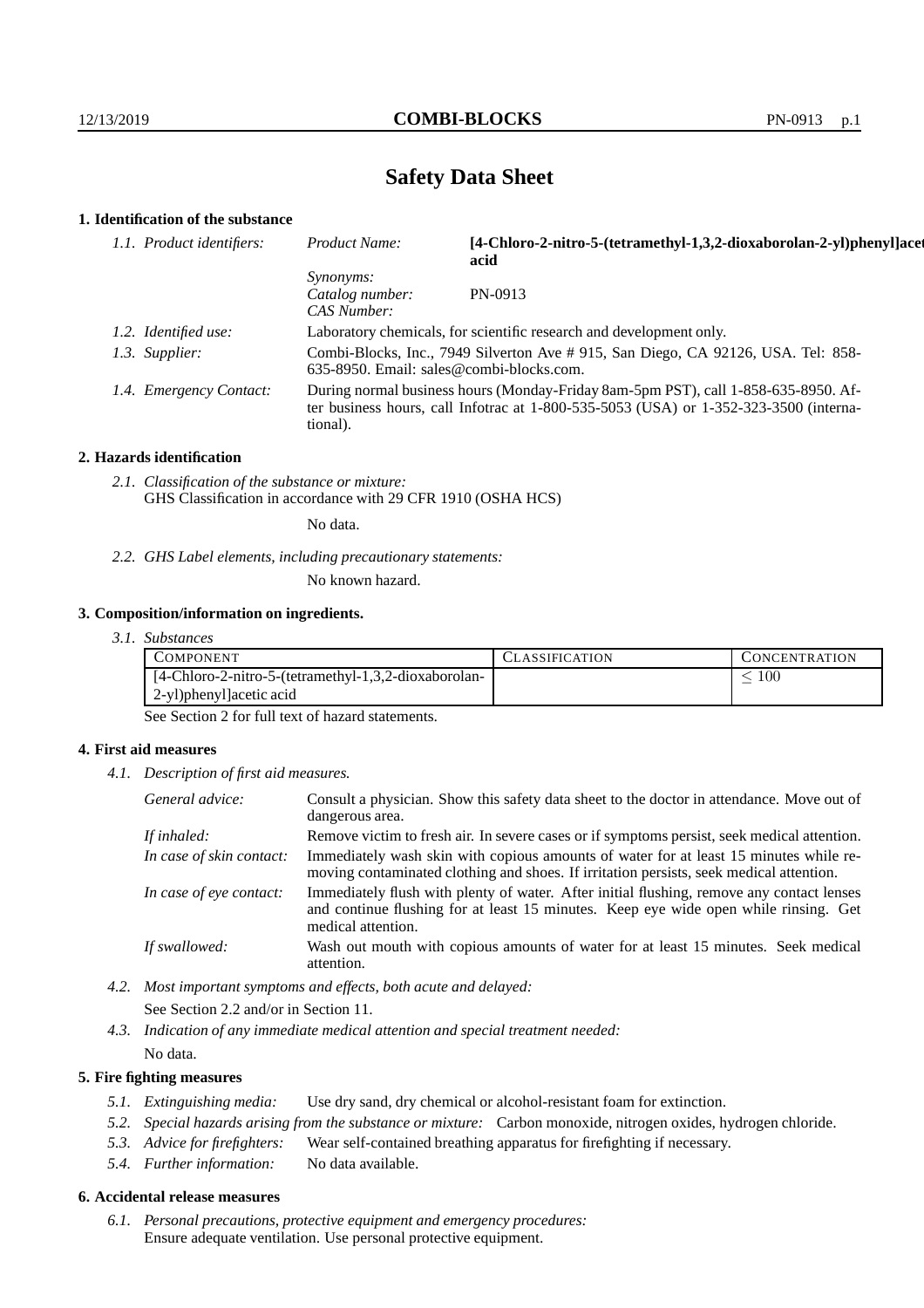|                                   | 6.2. Environmental precautions:                                                                                                                                                                                                                                    |                                                                                                                                                                                                                                                                            |  |  |  |
|-----------------------------------|--------------------------------------------------------------------------------------------------------------------------------------------------------------------------------------------------------------------------------------------------------------------|----------------------------------------------------------------------------------------------------------------------------------------------------------------------------------------------------------------------------------------------------------------------------|--|--|--|
|                                   | Should not be released into the environment. See Section 12 for additional ecological information.                                                                                                                                                                 |                                                                                                                                                                                                                                                                            |  |  |  |
|                                   | 6.3. Methods and materials for containment and cleaning up:                                                                                                                                                                                                        |                                                                                                                                                                                                                                                                            |  |  |  |
|                                   |                                                                                                                                                                                                                                                                    | Sweep up or vacuum up spillage and collect in suitable container for disposal.                                                                                                                                                                                             |  |  |  |
| 6.4. Reference to other sections: |                                                                                                                                                                                                                                                                    |                                                                                                                                                                                                                                                                            |  |  |  |
|                                   | Refer to protective measures listed in Sections 8 and 13.                                                                                                                                                                                                          |                                                                                                                                                                                                                                                                            |  |  |  |
|                                   | 7. Handling and storage                                                                                                                                                                                                                                            |                                                                                                                                                                                                                                                                            |  |  |  |
|                                   | 7.1. Precautions for safe handling: Avoid contact with skin and eyes. Avoid inhalation of vapour or mist. Keep away<br>from sources of ignition - No smoking. Take measures to prevent the build up of electro-<br>static charge. For precautions see section 2.2. |                                                                                                                                                                                                                                                                            |  |  |  |
|                                   | 7.2. Conditions for safe storage, including any incompatibilities: Store refrigerated. Keep container tightly closed in<br>a dry and well-ventilated place. Containers which are opened must be carefully resealed<br>and kept upright to prevent leakage.         |                                                                                                                                                                                                                                                                            |  |  |  |
|                                   | Laboratory chemicals, for scientific research and development only.<br>7.3. Specific end use(s):                                                                                                                                                                   |                                                                                                                                                                                                                                                                            |  |  |  |
|                                   | 8. Exposure Controls / Personal protection                                                                                                                                                                                                                         |                                                                                                                                                                                                                                                                            |  |  |  |
|                                   | 8.1. Control parameters:                                                                                                                                                                                                                                           |                                                                                                                                                                                                                                                                            |  |  |  |
|                                   | Components with workplace control parameters: Contains no substances with occupational exposure limit values.                                                                                                                                                      |                                                                                                                                                                                                                                                                            |  |  |  |
|                                   | 8.2. Exposure controls:                                                                                                                                                                                                                                            |                                                                                                                                                                                                                                                                            |  |  |  |
|                                   | Appropriate engineering controls: Ensure that eyewash stations and safety showers are close to the workstation                                                                                                                                                     |                                                                                                                                                                                                                                                                            |  |  |  |
|                                   |                                                                                                                                                                                                                                                                    | location. Ensure adequate ventilation, especially in confined areas.                                                                                                                                                                                                       |  |  |  |
|                                   | Personal protective equipment:                                                                                                                                                                                                                                     |                                                                                                                                                                                                                                                                            |  |  |  |
|                                   | Eye/face protection:                                                                                                                                                                                                                                               | Wear appropriate protective eyeglasses or chemical safety goggles as described by OSHA's<br>eye and face protection regulations in 29 CFR 1910.133 or European Standard EN166.                                                                                             |  |  |  |
|                                   | Skin protection:                                                                                                                                                                                                                                                   | Handle with gloves. Gloves must be inspected prior to use. Use proper glove removal<br>technique (without touching glove's outer surface) to avoid skin contact with this product.<br>Dispose of conteminated gloves efter use in eccordance with emplicable laws and good |  |  |  |

## **8. Exposure Controls / Personal protection**

| Eye/face protection:                                                                                                                                                                                                                                                            | Wear appropriate protective eyeglasses or chemical safety goggles as described by OSHA's<br>eye and face protection regulations in 29 CFR 1910.133 or European Standard EN166.                                                                                                                                         |  |  |
|---------------------------------------------------------------------------------------------------------------------------------------------------------------------------------------------------------------------------------------------------------------------------------|------------------------------------------------------------------------------------------------------------------------------------------------------------------------------------------------------------------------------------------------------------------------------------------------------------------------|--|--|
| Skin protection:                                                                                                                                                                                                                                                                | Handle with gloves. Gloves must be inspected prior to use. Use proper glove removal<br>technique (without touching glove's outer surface) to avoid skin contact with this product.<br>Dispose of contaminated gloves after use in accordance with applicable laws and good<br>laboratory practices. Wash and dry hands |  |  |
| Complete suit protecting against chemicals, Flame retardant antistatic protective clothing.,<br><b>Body Protection:</b><br>The type of protective equipment must be selected according to the concentration and<br>amount of the dangerous substance at the specific workplace. |                                                                                                                                                                                                                                                                                                                        |  |  |
| Respiratory protection:                                                                                                                                                                                                                                                         |                                                                                                                                                                                                                                                                                                                        |  |  |
| Control of environmental exposure:                                                                                                                                                                                                                                              | Prevent further leakage or spillage if safe to do so. Do not let product enter<br>drains.                                                                                                                                                                                                                              |  |  |

## **9. Physical and chemical properties**

*9.1. Information on basic physical and chemical properties*

| (a)     | Appearance:                                   | No data  |
|---------|-----------------------------------------------|----------|
| (b)     | Odour:                                        | No data  |
| (c)     | Odour Threshold:                              | No data  |
| (d)     | pH:                                           | No data  |
| (e)     | Melting point/freezing point:                 | No date. |
| (f)     | Initial boiling point and boiling range:      | No data  |
| (g)     | Flash point:                                  | No data  |
| (h)     | Evaporatoin rate:                             | No data  |
| (i)     | Flammability (solid, gas):                    | No data  |
| (i)     | Upper/lower flammability or explosive limits: | No data  |
| (k)     | Vapour pressure:                              | No data  |
| (1)     | Vapour density:                               | No data  |
| (m)     | Relative density:                             | No data  |
| (n)     | Water solubility:                             | No data  |
| $\circ$ | Partition coefficient: n-octanol/water:       | No data  |
| (p)     | Auto-ignition:                                | No data  |
| (q)     | Decomposition temperature:                    | No data  |
| (r)     | Viscosity:                                    | No data  |
| (s)     | Explosive properties:                         | No data  |
| (t)     | Oxidizing properties:                         | No data  |
|         |                                               |          |